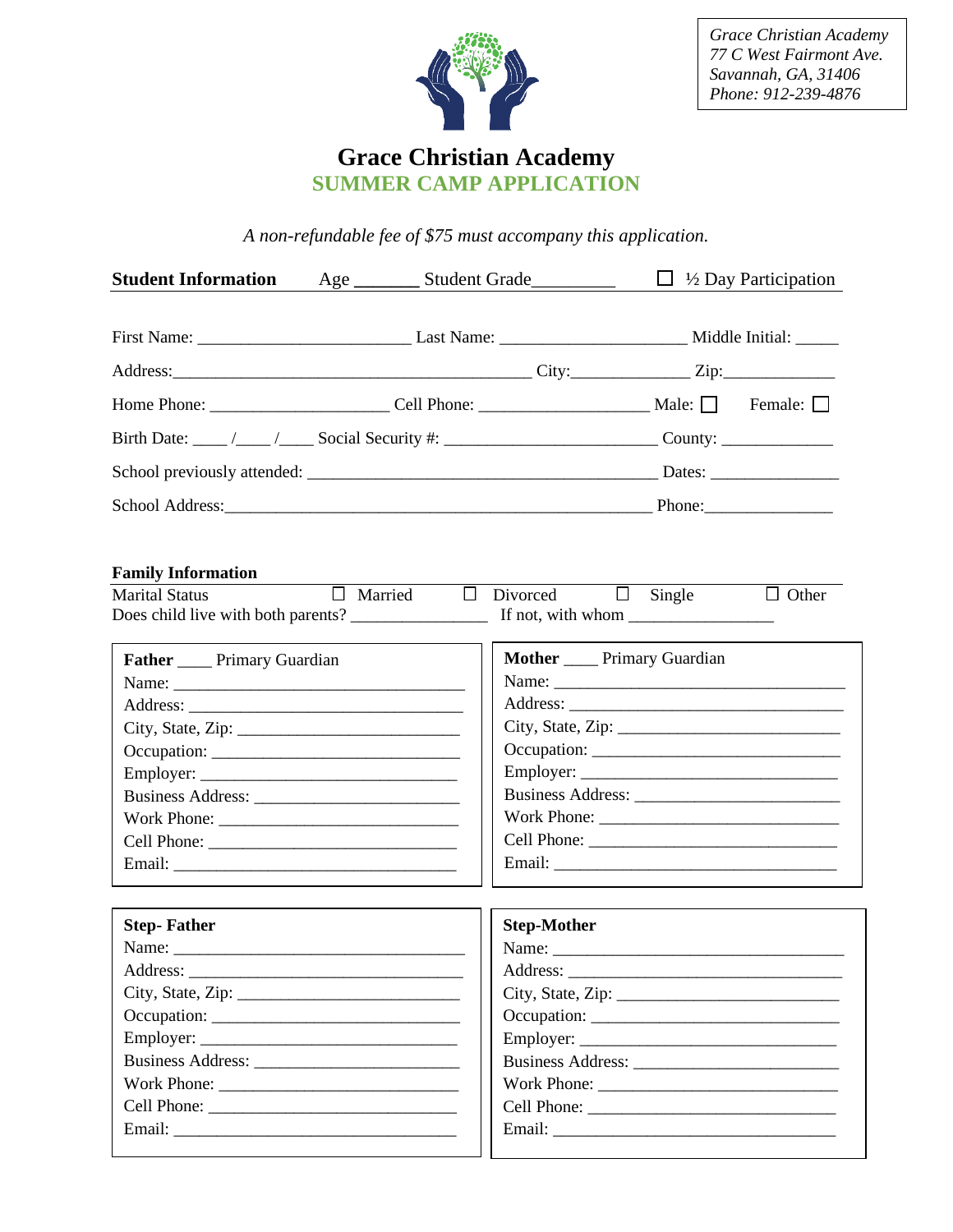## **Emergency Information**

Person(s) who can pick up my child or be contacted in case of an emergency other than parent.

## **Emergency Contact #1**

| <b>Emergency Contact #2</b>                                        |  |                                                                                                                                                                                                                                               |                                                                                                           |  |  |
|--------------------------------------------------------------------|--|-----------------------------------------------------------------------------------------------------------------------------------------------------------------------------------------------------------------------------------------------|-----------------------------------------------------------------------------------------------------------|--|--|
|                                                                    |  |                                                                                                                                                                                                                                               |                                                                                                           |  |  |
|                                                                    |  |                                                                                                                                                                                                                                               |                                                                                                           |  |  |
|                                                                    |  |                                                                                                                                                                                                                                               |                                                                                                           |  |  |
| child:                                                             |  |                                                                                                                                                                                                                                               | Please list those people including in addition to parents/guardians who are permitted to pick up your     |  |  |
|                                                                    |  |                                                                                                                                                                                                                                               | $1.$ $3.$                                                                                                 |  |  |
| <b>Medical Release Information</b><br><b>Insurance Information</b> |  |                                                                                                                                                                                                                                               | Policy Number:<br>Name of Health Insurance Provider:<br>1990 - Anne Manuel Ann and Provider:              |  |  |
|                                                                    |  |                                                                                                                                                                                                                                               |                                                                                                           |  |  |
| ,Seizures)                                                         |  |                                                                                                                                                                                                                                               | Please list any medical problems, including any requiring maintenance medication (i.e. Diabetic, Asthma   |  |  |
| <b>Medical Problem</b>                                             |  | <u> 1989 - Johann Harry Harry Harry Harry Harry Harry Harry Harry Harry Harry Harry Harry Harry Harry Harry Harry</u><br><u> 1989 - Johann Barbara, martin amerikan basar dan bagian dalam pengaran bagian dalam pengaran bagian dalam pe</u> | Required Treatment Should a paramedic be called?<br>Yes/No<br>Yes/No<br>Yes/No                            |  |  |
| reason?<br>$Yes$ No If yes, explain:                               |  |                                                                                                                                                                                                                                               | Is your child presently being treated for an injury or sickness, or taking any form of medication for any |  |  |
| Is your child allergic to any type of food medication?             |  |                                                                                                                                                                                                                                               |                                                                                                           |  |  |
|                                                                    |  |                                                                                                                                                                                                                                               |                                                                                                           |  |  |
| Does you child require a special diet?                             |  |                                                                                                                                                                                                                                               |                                                                                                           |  |  |

Does you child require a special diet?

I understand that I will be notified in the case of a medical emergency involving my child. In the event that I cannot be reached, I authorize the calling of a doctor and the providing of necessary medical services in the event my child is injured or becomes ill.

 $Y$ es, explaining:  $Y$  is given by  $Y$  , explaining  $\overline{Y}$ 

Parents/Guardian Initials